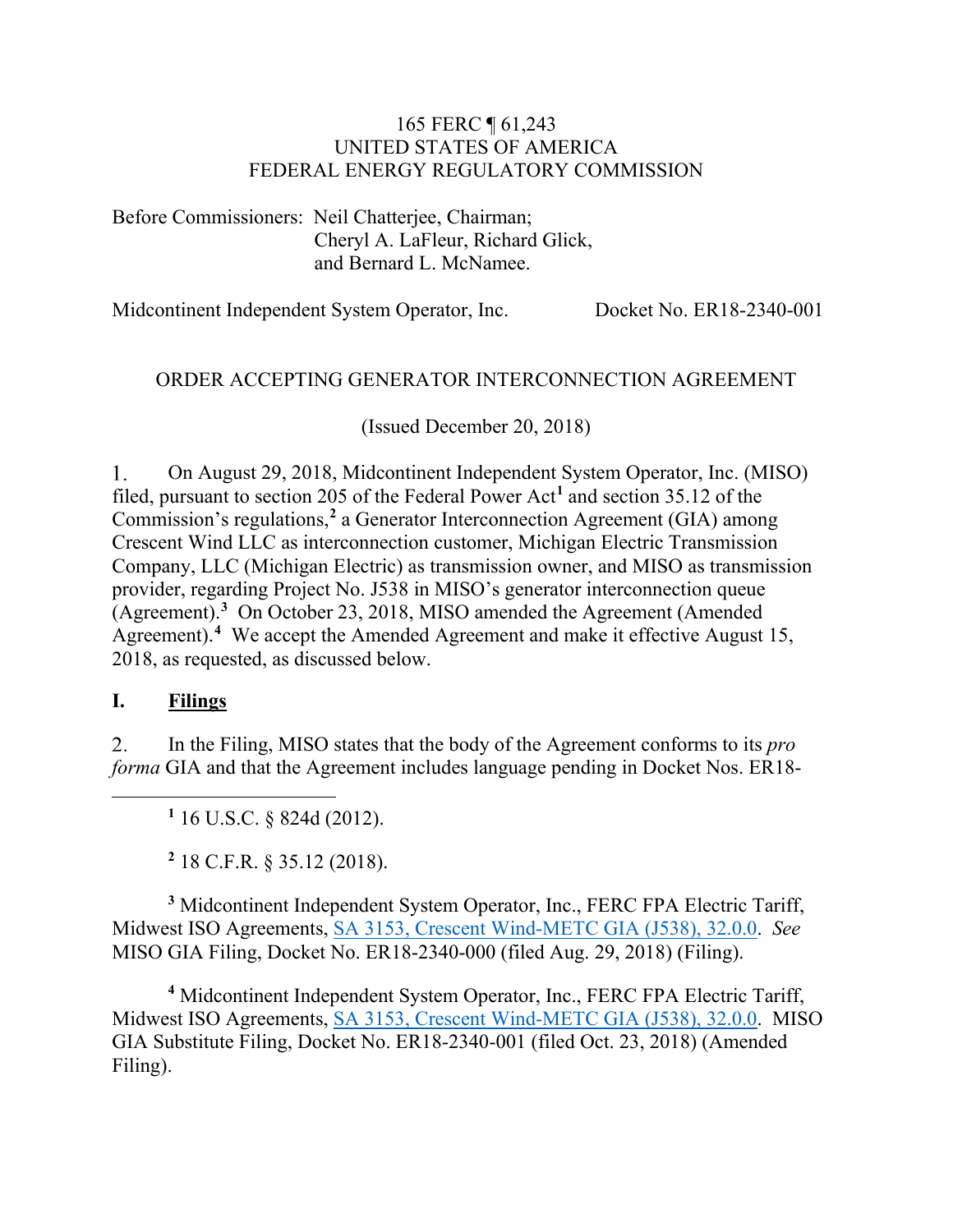1964-000, ER18-1982-000, and ER18-2054-000.**[5](#page-1-0)** MISO requests that the Commission accept the Agreement, subject to the outcome of Docket Nos. ER18-1964-000, ER18- 1982-000,**[6](#page-1-1)** and ER18-2054-000.**[7](#page-1-2)** MISO also requests that the Commission waive its 60- day prior notice requirement<sup>[8](#page-1-3)</sup> and make the Agreement effective on August 15, 2018.<sup>[9](#page-1-4)</sup>

3. MISO states that, on May 15, 2018, in Docket No. ER18-1628-000, MISO requested that all interconnection projects that had completed interconnection customer Decision Point II in the MISO Definitive Planning Phase process before May 15, 2018 be exempted from incorporating the new Order No. 842**[10](#page-1-5)** *pro forma* GIA language into the GIA associated with that particular project.**[11](#page-1-6)** Because Project No. J538 completed Decision Point II before May 15, 2018, MISO asserts that the body of the Agreement does not contain the new Order No. 842 *pro forma* GIA language.

**<sup>5</sup>** Filing, Transmittal Letter at 1.

<span id="page-1-0"></span> $\overline{a}$ 

<span id="page-1-1"></span>**<sup>6</sup>** MISO's filing in Docket No. ER18-1982-000 has been accepted by the Commission pursuant to delegated authority. *See Midcontinent Indep. Sys. Operator, Inc.*, Docket No. ER18-1982-000 (Oct. 4, 2018) (delegated order).

<span id="page-1-2"></span>**<sup>7</sup>** In Docket No. ER18-2054-000, MISO submitted revisions to its Open Access Transmission, Energy and Operating Reserve Markets Tariff (Tariff) to, among other things: (1) clarify that MISO may not terminate a GIA until any three-year extensions of the established commercial operation date have passed; and (2) clarify the circumstances surrounding the failure to achieve the commercial operation date under which MISO must terminate the GIA. *See* MISO Filing, Docket No. ER18-2054-000, Transmittal Letter, at 5-8 (filed July 23, 2018). This filing was made in compliance with *Midcontinent Indep. Sys. Operator, Inc.*, 163 FERC ¶ 61,210 (2018). The filing is currently pending at the Commission.

**<sup>8</sup>** 18 C.F.R. § 35.3(a) (2018).

**<sup>9</sup>** Filing, Transmittal Letter at 3.

<span id="page-1-5"></span><span id="page-1-4"></span><span id="page-1-3"></span>**<sup>10</sup>** *Essential Reliability Services and the Evolving Bulk-Power System—Primary Frequency Response*, Order No. 842, 162 FERC ¶ 61,128 (2018).

<span id="page-1-6"></span>**<sup>11</sup>** Filing, Transmittal Letter at 1 n.2. MISO's Filing in Docket No. ER18-1628- 000 has been accepted by the Commission pursuant to delegated authority. *See Midcontinent Indep. Sys. Operator, Inc.*, Docket No. ER18-1628-000 (Nov. 29, 2018) (delegated order).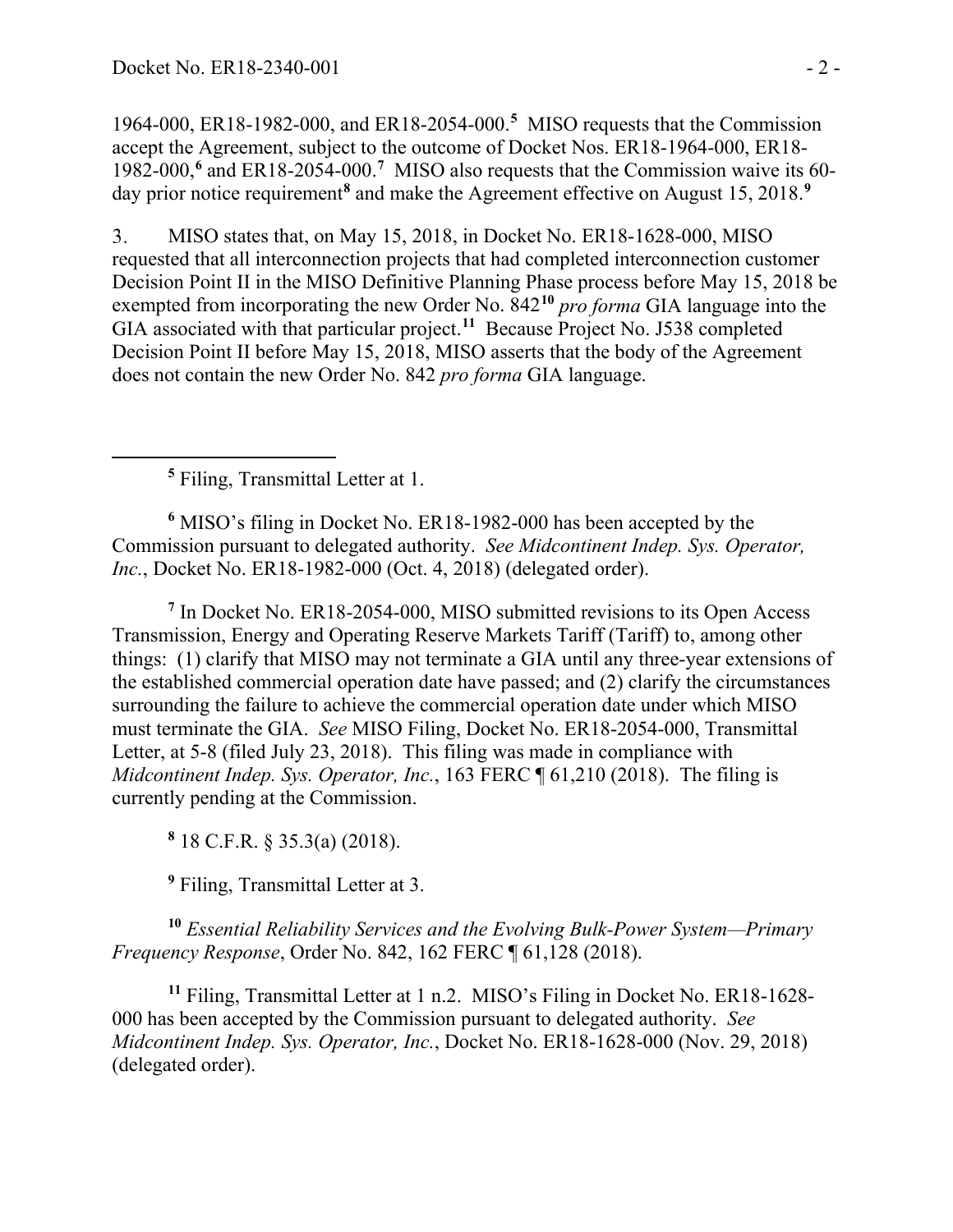$4.$ In its Amended Filing, MISO notes that section 11.3 in the original Agreement contains Tariff language giving the transmission owner the unilateral ability to elect to provide initial funding for network upgrades (referred to herein as Transmission Owner Initial Funding), but that, after the Filing was submitted, this language was dismissed as moot by the Commission. **[12](#page-2-0)** MISO therefore submitted the Amended Agreement, which revises section 11.3 to include only the *pro forma* terms of the GIA that have been accepted by the Commission. Thus, section 11.3 of the Amended Agreement allows the transmission owner to provide initial funding for network upgrades only upon mutual agreement with the interconnection customer.

# **II. Notices and Responsive Pleadings**

5. Notice of the Filing was published in the *Federal Register*, 83 Fed. Reg. 45,120 (2018), with interventions and protests due on or before September 19, 2018. None was filed. Notice of the Amended Filing was published in the *Federal Register*, 83 Fed. Reg. 54,340 (2018), with interventions and protests due on or before November 13, 2018. Michigan Electric filed a timely motion to intervene and protest.

Michigan Electric asks the Commission to reject MISO's Amended Agreement. **[13](#page-2-1)** 6. Michigan Electric notes that the Commission, through ongoing proceedings in Docket Nos. EL15-68-003, EL15-36-003, and ER16-696-004, is currently examining whether the Transmission Owner Initial Funding language should be included in GIAs executed between June 24, 2015 and August 31, 2018. Given that this issue is presently pending before the Commission, Michigan Electric argues, MISO's filing to eliminate this language from the Agreement is premature and should be rejected pending the outcome of the proceedings in the aforementioned dockets.

7. Moreover, Michigan Electric argues that the Agreement does not identify any network upgrades that would be subject to Transmission Owner Initial Funding.**[14](#page-2-2)** Therefore, Michigan Electric contends that the removal of the Transmission Owner Initial Funding language from section 11.3 of the Agreement does not impact the rights or obligations of any of the parties to the Agreement. Rather, Michigan Electric argues, if the Filing were to be accepted and network upgrades were to be identified in the future, the Agreement would need to be amended again to include the newly-identified network

<span id="page-2-2"></span> $14$  *Id.* 

<span id="page-2-1"></span><span id="page-2-0"></span> $\overline{a}$ **<sup>12</sup>** Amended Filing, Transmittal Letter at 1-2 (referencing *Midcontinent Indep. Sys. Operator, Inc.*, 164 FERC ¶ 61,157 (2018) (*MISO I*)).

**<sup>13</sup>** Michigan Electric Protest at 4.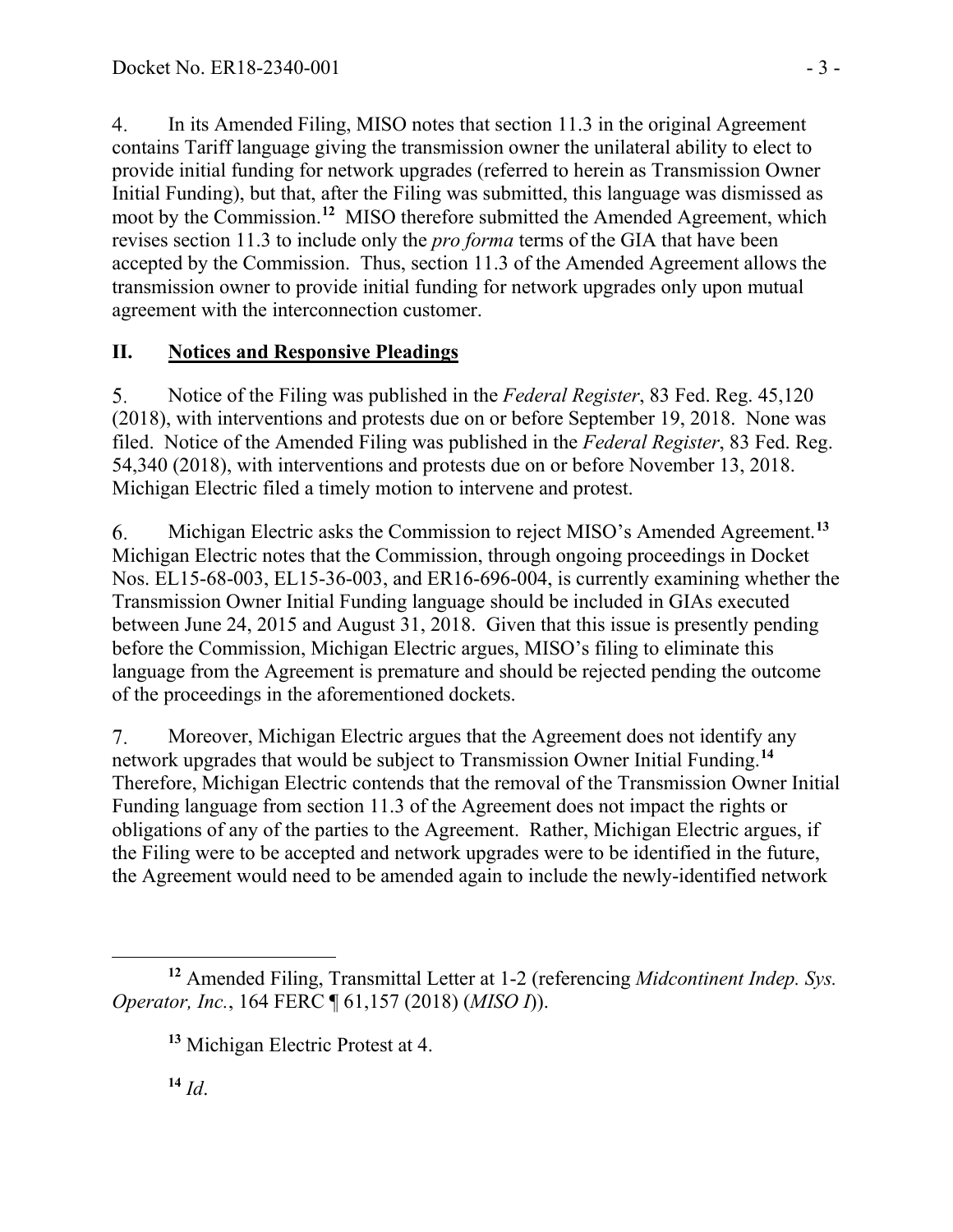upgrades, and the Transmission Owner Initial Funding language that was restored to MISO's *pro forma* GIA as of August 31, 2018 would apply. **[15](#page-3-0)**

## **III. Discussion**

## **A. Procedural Matters**

8. Pursuant to Rule 214 of the Commission's Rules of Practice and Procedure, 18 C.F.R. § 385.214 (2018), Michigan Electric's timely, unopposed motion to intervene serves to make Michigan Electric a party to this proceeding.

## **B. Substantive Matters**

9. We accept the Amended Agreement, to be effective August 15, 2018, as requested, subject to the outcome of Docket Nos. EL15-68-003, EL15-36-003, ER16- 696-004, and ER18-2054-000. In *MISO I*, the Commission dismissed as moot proposed language in section 11.3 of MISO's *pro forma* GIA that would have allowed Transmission Owner Initial Funding effective as of June 24, 2015.**[16](#page-3-1)** The Commission dismissed this filing as moot because, in a concurrent order, the Commission allowed Transmission Owner Initial Funding to be included in MISO's *pro forma* GIA only prospectively as of the date of that order – August 31, 2018 – and instituted a briefing schedule to determine how to address GIAs, Facility Construction Agreements, and Multi-Party Facility Construction Agreements that were entered into during the time period between June 24, 2015 and August 31, 2018.**[17](#page-3-2)** Therefore, as of the proposed

<span id="page-3-0"></span> $\overline{a}$ **<sup>15</sup>** *Id.* (referencing *Midcontinent Indep. Sys. Operator, Inc.*, 164 FERC ¶ 61,158 (2018) (*MISO II*)).

<span id="page-3-1"></span>**<sup>16</sup>** *MISO I*, 164 FERC ¶ 61,157 at P 40. The June 24, 2015 date is in reference to the effective date that the Commission set when it originally directed MISO to revise its *pro forma* GIA to provide that the transmission owner may provide the initial funding for network upgrades only upon the mutual agreement of the interconnection customer. *See id.* P 9. This determination was later vacated by the United States Court of Appeals for the District of Columbia Circuit. *See Ameren Servs. Co. v. FERC*, 880 F.3d 571 (D.C. Cir. 2018).

<span id="page-3-2"></span>**<sup>17</sup>** *MISO II*, 164 FERC ¶ 61,158 at P 33. In this order, the Commission reversed a prior determination that transmission owners and affected system operators should not be allowed the unilateral right to elect to provide initial funding for network upgrades; the Commission found that it had failed to adequately address transmission owners' concerns with that language. *See id.* PP 28-33. Although the Commission instituted a briefing schedule to determine how to address GIAs that were entered into during the time period